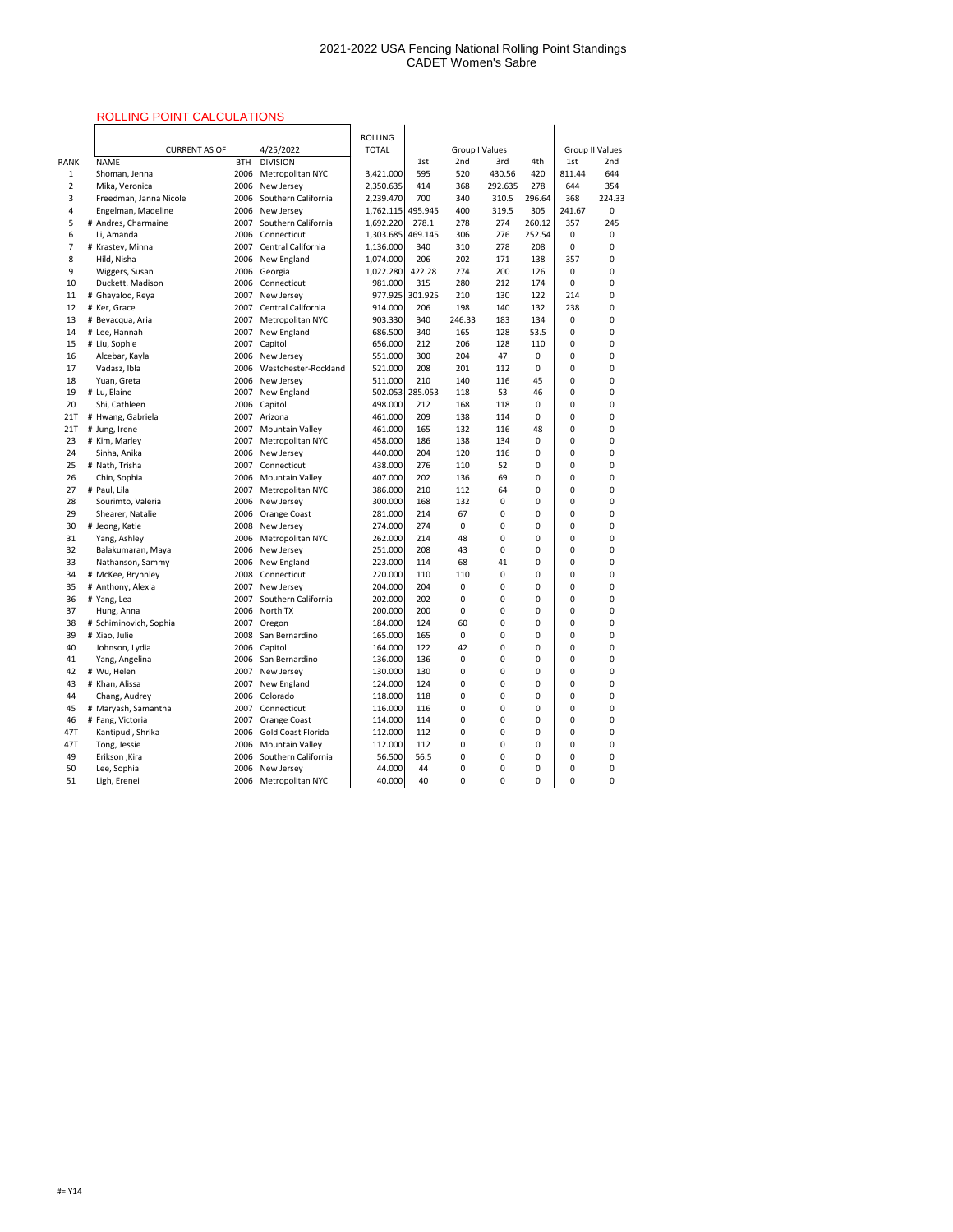| <b>DOMESTIC - CADET</b> |                |             | as of:       | 4/25/2022   |                |            |                |             |
|-------------------------|----------------|-------------|--------------|-------------|----------------|------------|----------------|-------------|
| No points for 33-64     | CDT-OCT        | 2021        | CDT - DEC    | 2021        | CDT - JOs      | 2022       | CDT - APR      | 2022        |
|                         | <b>PLACE</b>   | <b>PTS</b>  | <b>PLACE</b> | <b>PTS</b>  | <b>PLACE</b>   | <b>PTS</b> | <b>PLACE</b>   | <b>PTS</b>  |
| Shoman, Jenna           | 5              | 280         | 3            | 340         | 1              | 400        | $\overline{2}$ | 368         |
| Mika, Veronica          | 25             | 124         | 6            | 278         | $\overline{2}$ | 368        | np             | $\mathbf 0$ |
| Freedman, Janna Nicole  | 41             | 0           | 9            | 214         | 7              | 276        | 3              | 340         |
| Engelman, Madeline      | 6              | 278         | 34           | $\mathbf 0$ | 28             | 118        | 1              | 400         |
| Andres, Charmaine       | 18             | 138         | 8            | 274         | np             | 0          | 6              | 278         |
| Li, Amanda              | $\overline{7}$ | 276         | 10           | 212         | 36             | 0          | 33             | $\pmb{0}$   |
| Krastev, Minna          | 12             | 208         | np           | 0           | 6              | 278        | 3              | 340         |
| Hild, Nisha             | 13             | 206         | 23           | 128         | 15             | 202        | 18             | 138         |
| Wiggers, Susan          | 16             | 200         | 38           | 0           | 8              | 274        | 24             | 126         |
| Duckett. Madison        | 10             | 212         | np           | 0           | 17             | 140        | 5              | 280         |
| Ghayalod, Reya          | 81             | 0           | 22           | 130         | 33             | 0          | 26             | 122         |
| Ker, Grace              | 17             | 140         | 40           | $\mathbf 0$ | 21             | 132        | 13             | 206         |
| Bevacqua, Aria          | 43             | 0           | 20           | 134         | 3              | 340        | 46             | $\mathbf 0$ |
| Lee, Hannah             | 56             | 0           | 3            | 340         | 42             | 0          | 23             | 128         |
| Liu, Sophie             | 32             | 110         | 13           | 206         | 23             | 128        | 10             | 212         |
| Alcebar, Kayla          | 82             | 0           | 14           | 204         | 37             | 0          | 54             | 0           |
| Vadasz, Ibla            | 31             | 112         | 47           | 0           | 12             | 208        | 47             | $\Omega$    |
| Yuan, Greta             | 11             | 210         | 42           | 0           | 29             | 116        | 17             | 140         |
| Lu, Elaine              | 59             | 0           | 28           | 118         | 47             | 0          | 59             | 0           |
| Shi, Cathleen           | 28             | 118         | np           | $\pmb{0}$   | 10             | 212        | 35             | 0           |
| Hwang, Gabriela         | 44             | $\pmb{0}$   | 11.5         | 209         | 18             | 138        | 30             | 114         |
| Jung, Irene             | 29             | 116         | 35           | 0           | 38             | 0          | 21             | 132         |
| Kim, Marley             | 58             | 0           | 18           | 138         | 80             | 0          | 20             | 134         |
| Sinha, Anika            | 98             | 0           | 29           | 116         | 14             | 204        | 27             | 120         |
| Nath, Trisha            | 53             | 0           | 32           | 110         | 65             | 0          | 7              | 276         |
| Chin, Sophia            | np             | 0           | 15           | 202         | 72             | 0          | 19             | 136         |
| Paul, Lila              | 36.5           | 0           | 37           | 0           | 31             | 112        | 11             | 210         |
| Sourimto, Valeria       | np             | 0           | 21           | 132         | np             | 0          | np             | 0           |
| Shearer, Natalie        | np             | 0           | np           | 0           | 49             | 0          | 9              | 214         |
| Jeong, Katie            | 115.5          | $\mathbf 0$ | 70           | 0           | 94             | 0          | 8              | 274         |
| Yang, Ashley            | 9              | 214         | np           | 0           | 35             | 0          | 41             | $\mathbf 0$ |
| Balakumaran, Maya       | 40             | $\pmb{0}$   | 61           | 0           | 75             | 0          | 12             | 208         |
| Nathanson, Sammy        | 61             | 0           | 76           | 0           | 30             | 114        | 58             | $\mathbf 0$ |
| McKee, Brynnley         | np             | 0           | 43           | 0           | 32             | 110        | 32             | 110         |
| Anthony, Alexia         | 73             | 0           | np           | 0           | np             | 0          | 14             | 204         |
| Yang, Lea               | 52             | 0           | 87           | 0           | 74             | 0          | 15             | 202         |
| Hung, Anna              | 92             | 0           | 83           | 0           | 59             | 0          | 16             | 200         |
| Schiminovich, Sophia    | 54.5           | 0           | 79           | 0           | 39.5           | 0          | 25             | 124         |
| Xiao, Julie             | 60             | 0           | 46           | 0           | np             | $\Omega$   | <b>DNF</b>     | $\mathbf 0$ |
| Johnson, Lydia          | np             | 0           | 84           | 0           | 26             | 122        | 40             | 0           |
| Yang, Angelina          | np             | 0           | 19           | 136         | 58             | 0          | 45             | 0           |
| Wu, Helen               | 70             | 0           | 58           | 0           | np             | 0          | 22             | 130         |
| Khan, Alissa            | 86.5           | 0           | 89           | 0           | 25             | 124        | np             | $\mathbf 0$ |
| Chang, Audrey           | 94             | 0           | 82           | 0           | 106.5          | 0          | 28             | 118         |
| Maryash, Samantha       | 86.5           | $\mathbf 0$ | np           | 0           | 84             | 0          | 29             | 116         |
| Fang, Victoria          | 30             | 114         | np           | 0           | 55             | 0          | 37             | 0           |
| Kantipudi, Shrika       | 99             | $\mathbf 0$ | 31           | 112         | 86<br>67       | 0          | 67<br>31       | 0           |
| Tong, Jessie            | np<br>51       | 0           | np           | 0           |                | 0          |                | 112         |
| Erikson, Kira           | 34             | 0           | 65<br>51     | 0           | 99<br>73       | 0          | 55<br>66       | $\mathbf 0$ |
| Lee, Sophia             | 67             | 0           | 50           | 0           | 85             | 0          | 42             | 0           |
| Ligh, Erenei            |                | $\pmb{0}$   |              | 0           |                | 0          |                | 0           |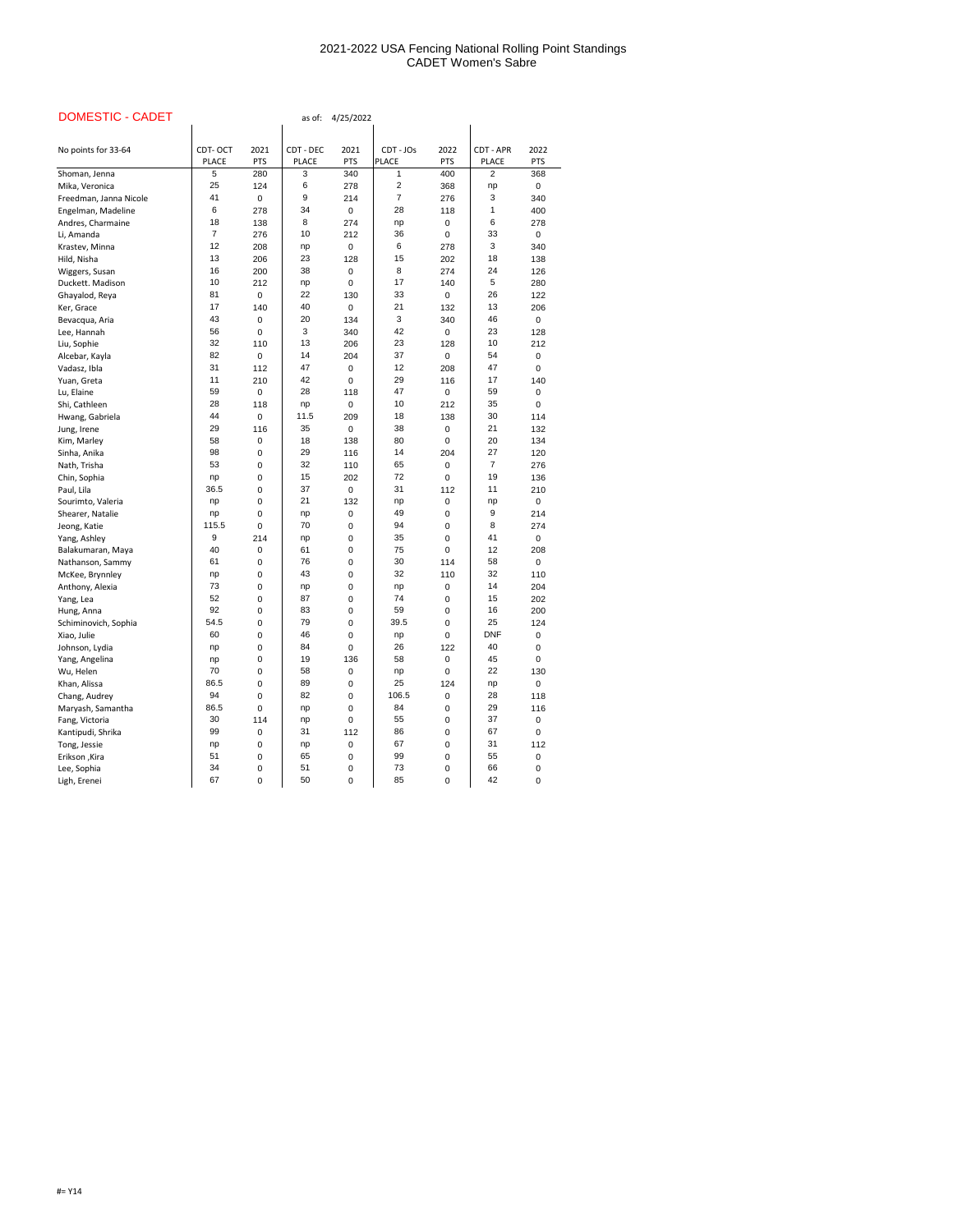| <b>DOMESTIC - JUNIOR</b> |              |             | as of:       | 4/25/2022   |              |             |              |             |
|--------------------------|--------------|-------------|--------------|-------------|--------------|-------------|--------------|-------------|
|                          |              |             |              |             |              |             |              |             |
| No points for 33-64      | JR - DEC     | 2021        | JR - JAN     | 2022        | JR - JOs     | 2022        | JR - APR     | 2022        |
|                          | <b>PLACE</b> | <b>PTS</b>  | <b>PLACE</b> | <b>PTS</b>  | <b>PLACE</b> | <b>PTS</b>  | <b>PLACE</b> | <b>PTS</b>  |
| Shoman, Jenna            | 9.5          | 319.5       | 9            | 321         | 18.5         | 205.5       | 5            | 420         |
| Mika, Veronica           | 21           | 198         | 34           | $\bf{0}$    | 7            | 414         | 30           | 171         |
| Freedman, Janna Nicole   | 22           | 195         | 45.5         | 0           | 12.5         | 310.5       | 77           | $\bf{0}$    |
| Engelman, Madeline       | 9.5          | 319.5       | np           | 0           | 23           | 192         | 45           | 58          |
| Andres, Charmaine        | 29           | 174         | 35           | $\mathbf 0$ | 27           | 180         | 56           | 47          |
| Li, Amanda               | 76           | 0           | 89           | 0           | 14           | 306         | 24           | 189         |
| Krastev, Minna           | np           | 0           | 45.5         | $\mathbf 0$ | 110          | 0           | 42           | 61          |
| Hild, Nisha              | 30           | 171         | 81           | $\mathbf 0$ | 107          | 0           | 95           | 0           |
| Wiggers, Susan           | 78           | 0           | np           | 0           | 112          | $\mathbf 0$ | 69           | $\bf{0}$    |
| Duckett. Madison         | np           | 0           | np           | $\mathbf 0$ | 29           | 174         | 11           | 315         |
| Ghayalod, Reya           | 90           | 0           | 56           | $\mathbf 0$ | 37           | 66          | 17           | 210         |
| Ker, Grace               | 69           | 0           | 99.5         | 0           | 21           | 198         | 40           | 63          |
| Bevacqua, Aria           | 55           | 48          | 95.5         | $\mathbf 0$ | 26           | 183         | 51           | 52          |
| Lee, Hannah              | 32           | 165         | np           | $\mathbf 0$ | 49.5         | 53.5        | 52           | 51          |
| Liu, Sophie              | 113          | 0           | 80           | $\mathbf 0$ | 54           | 49          | 82           | $\mathbf 0$ |
| Alcebar, Kayla           | 98           | 0           | np           | $\mathbf 0$ | 56           | 47          | 16           | 300         |
| Vadasz, Ibla             | 93           | 0           | np           | 0           | 20           | 201         | np           | ${\bf 0}$   |
| Yuan, Greta              | 61           | 42          | np           | $\mathbf 0$ | 58           | 45          | 72           | 0           |
| Lu, Elaine               | 50           | 53          | np           | $\mathbf 0$ | 73           | 0           | 57           | 46          |
| Shi, Cathleen            | np           | 0           | 61           | 0           | 31           | 168         | 94           | $\pmb{0}$   |
| Hwang, Gabriela          | 71           | 0           | 65           | $\mathbf 0$ | 88           | 0           | 137          | $\bf{0}$    |
| Jung, Irene              | 114.5        | 0           | 60           | $\mathbf 0$ | 32           | 165         | 55           | 48          |
| Kim, Marley              | 25           | 186         | np           | 0           | 92           | 0           | 90           | $\pmb{0}$   |
| Sinha, Anika             | 99           | 0           | 70           | $\mathbf 0$ | 115          | 0           | 153          | 0           |
| Nath, Trisha             | np           | $\mathbf 0$ | np           | 0           | 51           | 52          | 81           | $\pmb{0}$   |
| Chin, Sophia             | 34           | 69          | 73           | 0           | 113          | 0           | 134          | 0           |
| Paul, Lila               | np           | 0           | 67           | $\bf{0}$    | 39           | 64          | 120          | 0           |
| Sourimto, Valeria        | 31           | 168         | np           | $\bf{0}$    | np           | 0           | np           | $\mathbf 0$ |
| Shearer, Natalie         | np           | 0           | np           | $\mathbf 0$ | 98.33        | 0           | 36           | 67          |
| Jeong, Katie             | np           | 0           | np           | $\mathbf 0$ | 87           | 0           | 83           | 0           |
| Yang, Ashley             | np           | 0           | 51           | 0           | 55           | 48          | 65           | 0           |
| Balakumaran, Maya        | 153          | 0           | 53           | $\mathbf 0$ | 60           | 43          | 66           | $\bf{0}$    |
| Nathanson, Sammy         | 35           | 68          | np           | $\mathbf 0$ | 72           | 0           | 62           | 41          |
| McKee, Brynnley          | np           | 0           | np           | $\mathbf 0$ | np           | 0           | 84           | 0           |
| Anthony, Alexia          | np           | 0           | np           | $\mathbf 0$ | np           | 0           | np           | 0           |
| Yang, Lea                | 145          | 0           | 110          | $\mathbf 0$ | 125          | 0           | 140          | $\pmb{0}$   |
| Hung, Anna               | 149          | 0           | np           | 0           | 105          | 0           | np           | 0           |
| Schiminovich, Sophia     | 127          | 0           | 111          | $\mathbf 0$ | 78           | 0           | 43           | 60          |
| Xiao, Julie              | 114.5        | 0           | np           | 0           | np           | 0           | 32           | 165         |
| Johnson, Lydia           | 151.5        | 0           | np           | $\mathbf 0$ | 114          | 0           | 61           | 42          |
| Yang, Angelina           | 74.5         | 0           | 116          | $\mathbf 0$ | 90           | 0           | 67           | 0           |
| Wu, Helen                | 91           | 0           | 85           | 0           | np           | 0           | 93           | 0           |
| Khan, Alissa             | 88.5         | 0           | np           | $\mathbf 0$ | 124          | 0           | np           | 0           |
| Chang, Audrey            | np           | 0           | 105.5        | 0           | 128          | 0           | 99           | 0           |
| Maryash, Samantha        | np           | 0           | np           | $\mathbf 0$ | 71           | 0           | 92           | 0           |
| Fang, Victoria           | np           | 0           | 66           | $\mathbf 0$ | 94.5         | 0           | 123          | 0           |
| Kantipudi, Shrika        | 135          | 0           | np           | $\mathbf 0$ | 135          | 0           | 155          | 0           |
| Tong, Jessie             | np           | 0           | 115          | $\mathbf 0$ | 74           | 0           | np           | 0           |
| Erikson, Kira            | 46.5         | 56.5        | 63           | $\mathbf 0$ | 82           | 0           | 79           | 0           |
| Lee, Sophia              | 77           | 0           | np           | 0           | 77           | 0           | 59           | 44          |
| Ligh, Erenei             | 136          | 0           | 109          | $\mathbf 0$ | 63           | 40          | 117          | $\pmb{0}$   |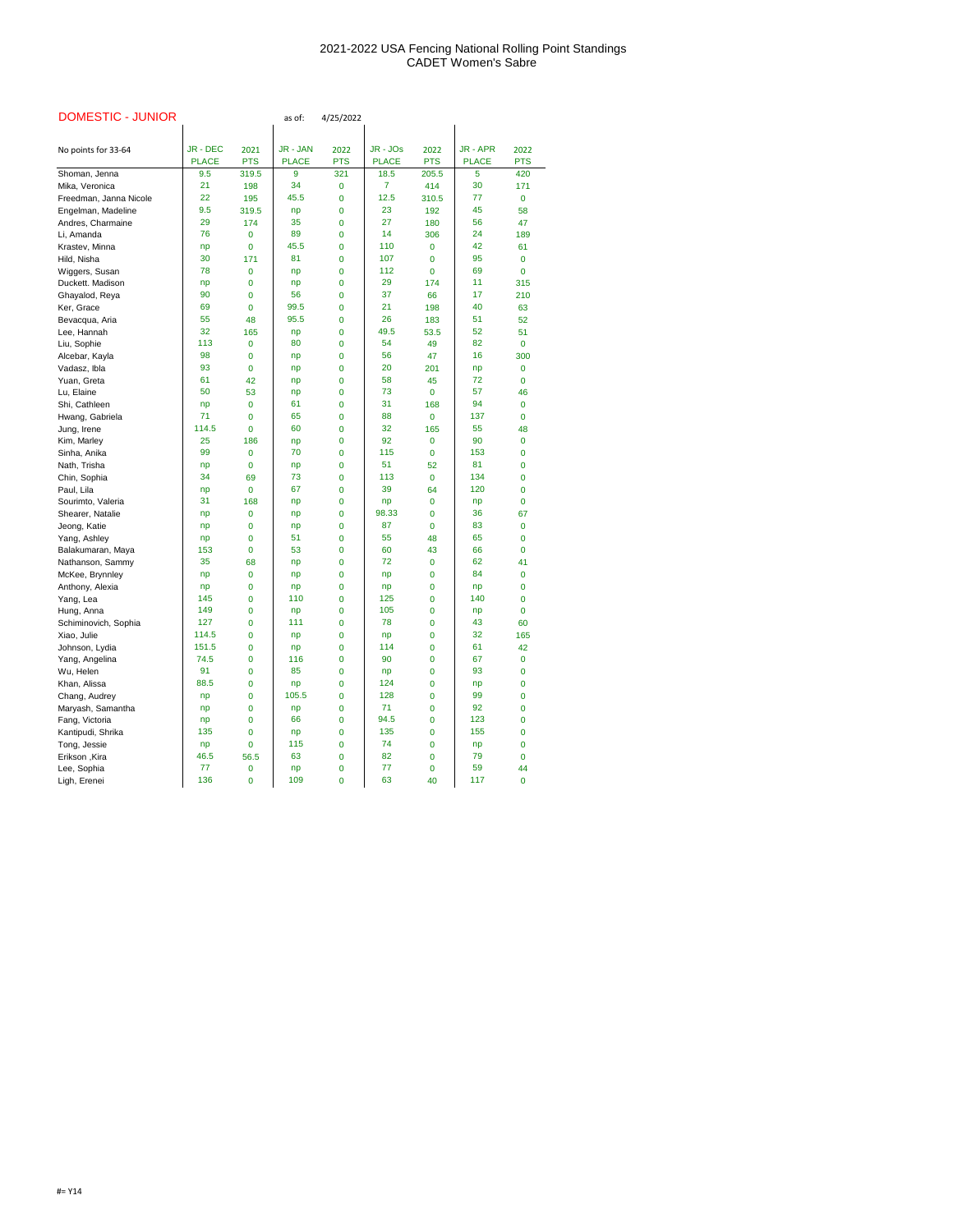| <b>DOMESTIC - DIVISION I</b> |                  |                |                  |            |                  | as of:     | 4/25/2022        |                |
|------------------------------|------------------|----------------|------------------|------------|------------------|------------|------------------|----------------|
|                              | <b>DVI - OCT</b> |                | <b>DVI - DEC</b> |            | <b>DVI - JAN</b> |            | <b>DVI - APR</b> |                |
| No points for 33-64          | SF=0.828         | 2021           | SF=0.927         | 2021       | SF=0.929         | 2022       | $SF = 1$         | 2022           |
|                              | <b>PLACE</b>     | <b>PTS</b>     | <b>PLACE</b>     | <b>PTS</b> | <b>PLACE</b>     | <b>PTS</b> | <b>PLACE</b>     | <b>PTS</b>     |
| Shoman, Jenna                | 12               | 430.56         | 18               | 319.82     | np               | 0          | 12               | 520            |
| Mika, Veronica               | 36               | 0              | 107              | 0          | 24               | 292.64     | 38               | $\overline{0}$ |
| Freedman, Janna Nicole       | 65               | 0              | 23               | 296.64     | 56               | 0          | 5                | 700            |
| Engelman, Madeline           | 85               | $\overline{0}$ | 9                | 495.95     | np               | 0          | 26               | 305            |
| Andres, Charmaine            | 27.5             | 246.33         | 27               | 278.1      | 31               | 260.12     | 41               | $\mathbf 0$    |
| Li, Amanda                   | 26               | 252.54         | 37               | 0          | 15               | 469.15     | 47               | 0              |
| Krastev, Minna               | 57               | 0              | np               | 0          | 33               | 0          | 25               | 310            |
| Hild, Nisha                  | 53.5             | 0              | 94.5             | 0          | 37               | 0          | 84               | 0              |
| Wiggers, Susan               | 14               | 422.28         | 113              | 0          | np               | 0          | 56               | 0              |
| Duckett. Madison             | 48               | 0              | np               | 0          | np               | 0          | 69               | 0              |
| Ghayalod, Reya               | 91.5             | 0              | 80               | 0          | 22               | 301.93     | 72               | $\mathbf 0$    |
| Ker, Grace                   | 44               | 0              | 87               | 0          | 84               | 0          | 55               | 0              |
| Bevacqua, Aria               | 27.5             | 246.33         | 73               | 0          | 43.33            | 0          | 90               | 0              |
| Lee, Hannah                  | 104              | 0              | 64               | 0          | np               | 0          | 62               | 0              |
| Liu, Sophie                  | 103              | 0              | 96               | 0          | np               | 0          | 92               | 0              |
| Alcebar, Kayla               | 109              | 0              | np               | 0          | np               | 0          | np               | 0              |
| Vadasz, Ibla                 | 95               | 0              | 36               | 0          | np               | 0          | 95               | 0              |
| Yuan, Greta                  | np               | 0              | 101              | 0          | np               | 0          | 76               | 0              |
| Lu, Elaine                   | np               | 0              | 25.5             | 285.05     | np               | 0          | 71               | 0              |
| Shi, Cathleen                | np               | 0              | np               | 0          | np               | 0          | 96               | 0              |
| Hwang, Gabriela              | np               | 0              | np               | 0          | 63               | 0          | 104.5            | 0              |
| Jung, Irene                  | 72               | 0              | np               | 0          | 61               | 0          | 82               | $\mathbf 0$    |
| Kim, Marley                  | np               | 0              | np               | 0          | np               | 0          | np               | 0              |
| Sinha, Anika                 | 127              | 0              | 117              | 0          | 118              | 0          | 85               | 0              |
| Nath, Trisha                 | np               | 0              | np               | 0          | np               | 0          | 99.5             | 0              |
| Chin, Sophia                 | np               | 0              | 58               | 0          | 114              | 0          | 74               | 0              |
| Paul, Lila                   | 74               | $\overline{0}$ | np               | 0          | 38               | 0          | 83               | 0              |
| Sourimto, Valeria            | np               | 0              | np               | 0          | np               | 0          | np               | 0              |
| Shearer, Natalie             | np               | 0              | np               | 0          | np               | 0          | 81               | 0              |
| Jeong, Katie                 | np               | 0              | np               | 0          | np               | 0          | np               | 0              |
| Yang, Ashley                 | 110              | 0              | np               | 0          | np               | 0          | 66               | 0              |
| Balakumaran, Maya            | 87.5             | 0              | 112              | 0          | 97               | 0          | np               | 0              |
| Nathanson, Sammy             | np               | 0              | 103              | 0          | np               | 0          | np               | 0              |
| McKee, Brynnley              | np               | 0              | np               | 0          | np               | 0          | 99.5             | 0              |
| Anthony, Alexia              | np               | 0              | np               | 0          | np               | 0          | np               | 0              |
| Yang, Lea                    | np               | 0              | np               | 0          | np               | 0          | np               | 0              |
| Hung, Anna                   | np               | 0              | np               | 0          | np               | 0          | np               | 0              |
| Schiminovich, Sophia         | np               | 0              | np               | 0          | np               | 0          | np               | 0              |
| Xiao, Julie                  | np               | 0              | np               | 0          | np               | 0          | np               | 0              |
| Johnson, Lydia               | np               | 0              | np               | 0          | np               | 0          | np               | 0              |
| Yang, Angelina               | np               | 0              | np               | 0          | 100.5            | 0          | 75               | 0              |
| Wu, Helen                    | np               | 0              | np               | 0          | np               | 0          | np               | 0              |
| Khan, Alissa                 | np               | 0              | np               | 0          | np               | 0          | np               | 0              |
| Chang, Audrey                | np               | 0              | np               | 0          | np               | 0          | np               | 0              |
| Maryash, Samantha            | np               | 0              | np               | 0          | np               | 0          | np               | 0              |
| Fang, Victoria               | 100              | 0              | np               | 0          | 92               | 0          | 60               | 0              |
| Kantipudi, Shrika            | 126              | 0              | np               | 0          | np               | 0          | np               | 0              |
| Tong, Jessie                 | np               | 0              | np               | 0          | np               | 0          | np               | 0              |
| Erikson, Kira                | 43               | 0              | 60               | 0          | 119              | 0          | 68               | 0              |
| Lee, Sophia                  | np               | 0              | np               | 0          | np               | 0          | np               | 0              |
| Ligh, Erenei                 | np               | 0              | np               | 0          | np               | 0          | 65               | 0              |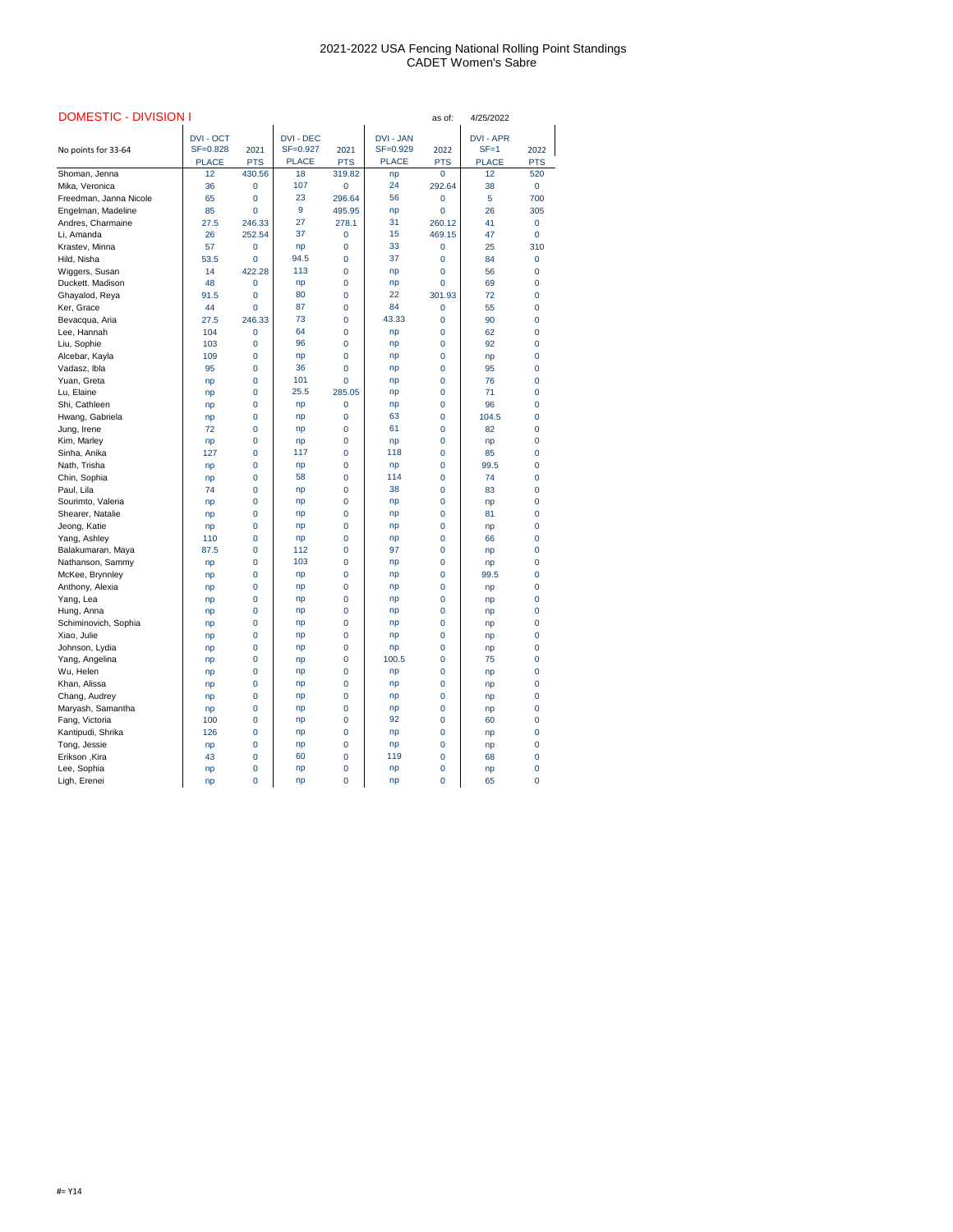| <b>INT'L - CADET</b>         |                |            |              | as of:      |                  |            |               | 4/25/2022  |  |  |
|------------------------------|----------------|------------|--------------|-------------|------------------|------------|---------------|------------|--|--|
|                              |                |            |              |             | <b>Bucharest</b> |            | <b>CDT</b>    |            |  |  |
| #'s in () = Rolling Pts Only | Sofia BUL      | 11/28/21   | Meylan FRA   | 1/16/22     | <b>ROM</b>       | 1/29/22    | <b>WORLDS</b> | 2022       |  |  |
|                              | <b>PLACE</b>   | <b>PTS</b> | <b>PLACE</b> | <b>PTS</b>  | <b>PLACE</b>     | <b>PTS</b> | <b>PLACE</b>  | <b>PTS</b> |  |  |
| Shoman, Jenna                | $\overline{2}$ | 644        | 3            | 595         | np               | 0          | np            | 0          |  |  |
| Mika, Veronica               | 15             | 354        | 20           | 235         | 2                | 644        | np            | 0          |  |  |
| Freedman, Janna Nicole       | 22.33          | 224.33     | 11           | 368         | 34               | 0          | np            | 0          |  |  |
| Engelman, Madeline           | 17.33          | 241.67     | 46           | $\mathbf 0$ | np               | 0          | np            | 0          |  |  |
| Andres, Charmaine            | 35             | 0          | 17           | 245         | 14               | 357        | np            | 0          |  |  |
| Li, Amanda                   | 57             | 0          | 44           | 0           | 77               | 0          | np            | 0          |  |  |
| Krastev, Minna               | np             | 0          | np           | 0           | np               | 0          | np            | 0          |  |  |
| Hild, Nisha                  | np             | 0          | 14           | 357         | 51               | 0          | np            | 0          |  |  |
| Wiggers, Susan               | 86             | 0          | 97           | 0           | np               | 0          | np            | 0          |  |  |
| Duckett. Madison             | np             | 0          | np           | 0           | np               | 0          | np            | 0          |  |  |
| Ghayalod, Reya               | np             | 0          | 53           | 0           | 26               | 214        | np            | 0          |  |  |
| Ker, Grace                   | 53             | 0          | 19           | 238         | np               | 0          | np            | 0          |  |  |
| Bevacqua, Aria               | np             | 0          | np           | 0           | 53               | 0          | np            | 0          |  |  |
| Lee, Hannah                  | np             | 0          | np           | 0           | np               | 0          | np            | 0          |  |  |
| Liu, Sophie                  | np             | 0          | np           | 0           | np               | 0          | np            | 0          |  |  |
| Alcebar, Kayla               | np             | 0          | np           | 0           | np               | 0          | np            | 0          |  |  |
| Vadasz, Ibla                 | np             | 0          | np           | 0           |                  | 0          |               | 0          |  |  |
| Yuan, Greta                  | np             | 0          | np           |             | np<br>np         | 0          | np            | 0          |  |  |
|                              |                |            |              | 0           | 56               |            | np            |            |  |  |
| Lu, Elaine                   | np             | 0<br>0     | np           | 0           |                  | 0          | np            | 0          |  |  |
| Shi, Cathleen                | np             |            | np           | 0           | np               | 0          | np            | 0          |  |  |
| Hwang, Gabriela              | np             | 0          | np           | 0           | np<br>119        | 0          | np            | 0          |  |  |
| Jung, Irene                  | np             | 0          | np           | 0           |                  | 0          | np            | 0          |  |  |
| Kim, Marley                  | np             | 0          | np           | 0           | np               | 0          | np            | 0          |  |  |
| Sinha, Anika                 | np             | 0          | np           | 0           | np               | 0          | np            | 0          |  |  |
| Nath, Trisha                 | np             | 0          | np           | 0           | np               | 0          | np            | 0          |  |  |
| Chin, Sophia                 | np             | 0          | np           | 0           | np               | 0          | np            | 0          |  |  |
| Paul, Lila                   | np             | 0          | np           | $\mathbf 0$ | np               | 0          | np            | 0          |  |  |
| Sourimto, Valeria            | np             | 0          | np           | 0           | np               | 0          | np            | 0          |  |  |
| Shearer, Natalie             | np             | 0          | np           | 0           | np               | 0          | np            | 0          |  |  |
| Jeong, Katie                 | np             | 0          | np           | 0           | np               | 0          | np            | 0          |  |  |
| Yang, Ashley                 | np             | 0          | np           | 0           | np               | 0          | np            | 0          |  |  |
| Balakumaran, Maya            | np             | 0          | np           | 0           | np               | 0          | np            | 0          |  |  |
| Nathanson, Sammy             | np             | 0          | np           | 0           | np               | 0          | np            | 0          |  |  |
| McKee, Brynnley              | np             | 0          | np           | 0           | np               | 0          | np            | 0          |  |  |
| Anthony, Alexia              | np             | 0          | np           | 0           | np               | 0          | np            | 0          |  |  |
| Yang, Lea                    | np             | 0          | np           | 0           | np               | 0          | np            | 0          |  |  |
| Hung, Anna                   | np             | 0          | np           | 0           | np               | 0          | np            | 0          |  |  |
| Schiminovich, Sophia         | np             | 0          | np           | 0           | np               | 0          | np            | 0          |  |  |
| Xiao, Julie                  | np             | 0          | np           | 0           | np               | 0          | np            | 0          |  |  |
| Johnson, Lydia               | np             | 0          | np           | 0           | np               | 0          | np            | 0          |  |  |
| Yang, Angelina               | np             | 0          | np           | 0           | np               | 0          | np            | 0          |  |  |
| Wu, Helen                    | np             | 0          | np           | 0           | np               | 0          | np            | 0          |  |  |
| Khan, Alissa                 | np             | 0          | np           | 0           | np               | 0          | np            | 0          |  |  |
| Chang, Audrey                | np             | 0          | np           | 0           | np               | 0          | np            | 0          |  |  |
| Maryash, Samantha            | np             | 0          | np           | 0           | np               | 0          | np            | 0          |  |  |
| Fang, Victoria               | np             | 0          | np           | 0           | np               | 0          | np            | 0          |  |  |
| Kantipudi, Shrika            | np             | 0          | np           | 0           | np               | 0          | np            | 0          |  |  |
| Tong, Jessie                 | np             | 0          | np           | 0           | np               | 0          | np            | 0          |  |  |
| Erikson, Kira                | np             | 0          | np           | 0           | np               | 0          | np            | 0          |  |  |
| Lee, Sophia                  | np             | 0          | np           | 0           | np               | 0          | np            | 0          |  |  |
| Ligh, Erenei                 | np             | 0          | np           | $\pmb{0}$   | np               | 0          | np            | 0          |  |  |